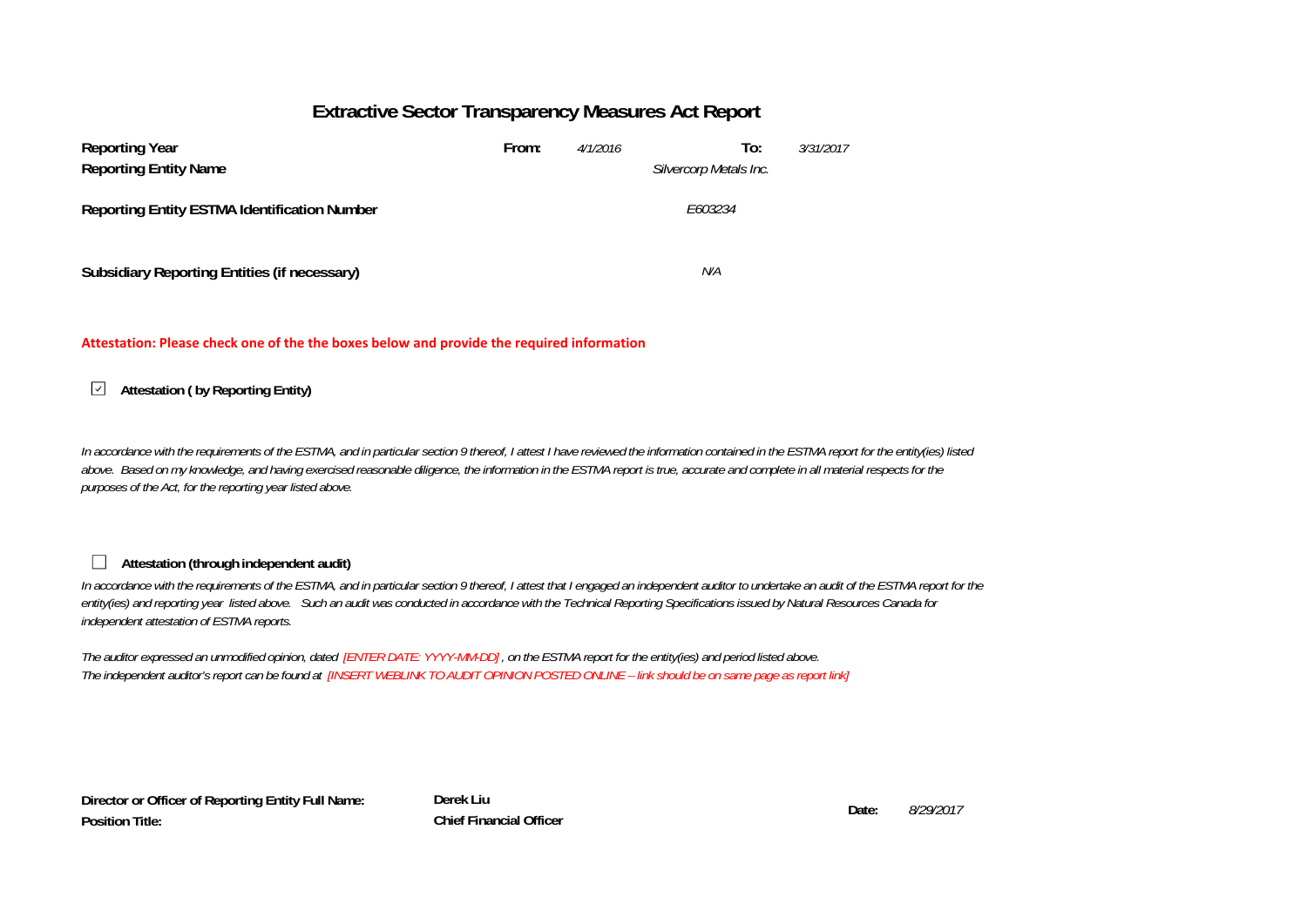# **Extractive Sector Transparency Measures Act - Annual Report**

| <b>Reporting</b><br>Keporung          | From: | <i>4/1/2016</i>        | To: | 3/31/2017 |  |  |  |  |
|---------------------------------------|-------|------------------------|-----|-----------|--|--|--|--|
| Entity Nomo<br>Reporting              |       | Silvercorp Metals Inc. |     |           |  |  |  |  |
| <b>Entity ESTMA</b><br>Identification |       | E603234                |     |           |  |  |  |  |
| Number<br>Subsidiary                  |       |                        |     |           |  |  |  |  |
| Reporting<br><b>Fntities (if</b>      |       | N/A                    |     |           |  |  |  |  |
| <b>Payments by Payee</b>              |       |                        |     |           |  |  |  |  |

| Country                                                                                                                                                                                                                       | Payee Name                                               | <b>Taxes</b> | Royalties   | Fees        | Production<br><b>Entitlements</b> | <b>Bonuses</b> | <b>Dividends</b> | Infrastructure<br>Improvement<br>Payments | Total Amount paid to<br>Payee | <b>Notes</b>                                                                           |
|-------------------------------------------------------------------------------------------------------------------------------------------------------------------------------------------------------------------------------|----------------------------------------------------------|--------------|-------------|-------------|-----------------------------------|----------------|------------------|-------------------------------------------|-------------------------------|----------------------------------------------------------------------------------------|
| China                                                                                                                                                                                                                         | <b>Henan Taxation Bureau</b>                             | \$13,667,001 | \$2,883,903 | \$3,052,287 |                                   |                |                  |                                           |                               | Reporting currency is in USD and actual payment made<br>19,603,191 in China are in RMB |
| China                                                                                                                                                                                                                         | Luoning County Environmental<br><b>Protection Bureau</b> |              |             | \$389,079   |                                   |                |                  |                                           | 389,079                       | Reporting currency is in USD and actual payment made<br>in China are in RMB            |
| China                                                                                                                                                                                                                         | <b>Guangdong Taxation Bureau</b>                         |              | \$481,915   | \$522,772   |                                   |                |                  |                                           |                               | Reporting currency is in USD and actual payment made<br>1,004,687 in China are in RMB  |
|                                                                                                                                                                                                                               |                                                          |              |             |             |                                   |                |                  |                                           |                               |                                                                                        |
|                                                                                                                                                                                                                               |                                                          |              |             |             |                                   |                |                  |                                           |                               |                                                                                        |
| Amend Note 1: When payments are made in RMB, they were converted into USD dollars using the weighted average of the exchange rate during the period. The weighted average exchange rate for the period April 1, 2016 to March |                                                          |              |             |             |                                   |                |                  |                                           |                               |                                                                                        |